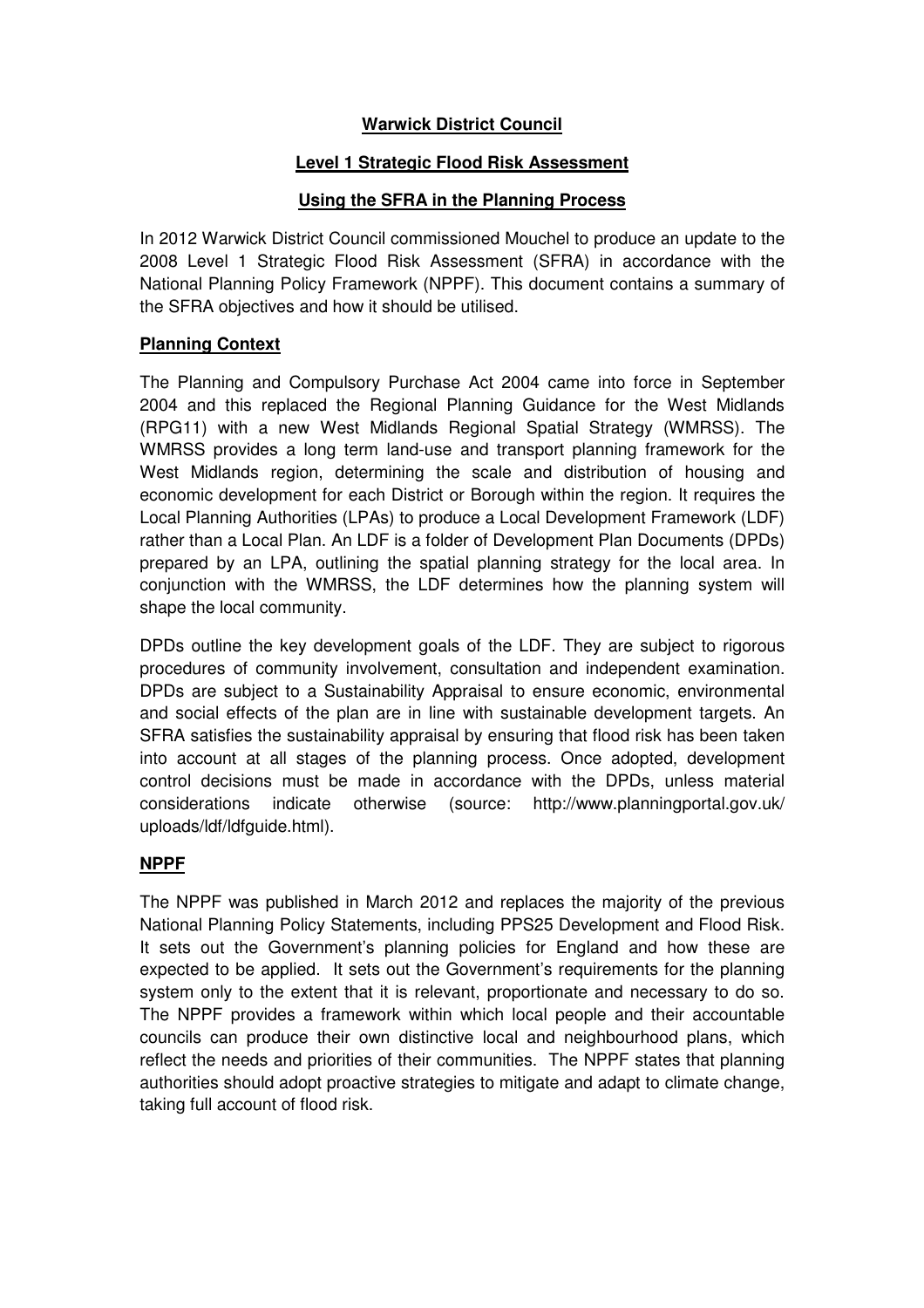The SFRA is a strategic document which refines information on the probability of flooding, taking other sources of flooding (including surface water, groundwater, foul and combined sewers, canals and reservoirs) and the impacts of climate change into account. Through the creation of strategic flood risk maps, showing flooding from all sources, the SFRA provides the basis for applying the Sequential Test. This is a process which seeks to locate new development in appropriate flood zones, based on the development's vulnerability classification. As a living document, the SFRA should be updated as new data becomes available.

#### **Flood Zones**

The NPPF Flood Zones are adjacent areas that subdivide the spatial variation of flood probability from rivers.

#### **Zone 1: Low Probability**

This zone comprises land assessed as having a less than 1 in 1000 annual probability of river flooding in any year  $(<0.1\%)$ .

#### **Zone 2: Medium Probability**

This zone comprises land assessed as having between a 1 in 100 and 1 in 1000 annual probability of river flooding (1% – 0.1%) in any year.



# **Zone 3a: High Probability**

This zone comprises land assessed as having a 1 in 100 or greater annual probability of river flooding (>1%) in any year.

# **Zone 3b: The Functional Floodplain**

This zone comprises land where water has to flow or be stored in times of flood. This Flood Zone comprises land which would flood with an annual probability of 1 in 20 (5%) or greater in any year, or at another probability to be agreed between the LPA and the Environment Agency.

# **The Sequential Test**

A key aim of a Level 1 SFRA is to guide development to the appropriate Flood Zone using the Sequential Test. This is a process whereby preference is given to locating a new development in Flood Zone 1. Where there are no reasonably available sites in Flood Zone 1, decision-makers should take into account the flood risk vulnerability of the development and consider reasonably available sites in Flood Zone 2, applying the Exception Test if required. Only where there are no reasonably available sites in Flood Zones 1 or 2 should decision-makers consider the suitability of sites in Flood Zone 3, taking into account the flood risk vulnerability of land uses and applying the Exception Test if required. Within each Flood Zone, new development should be directed to sites at the lowest probability of flooding from other sources, also depicted on the strategic flood risk maps.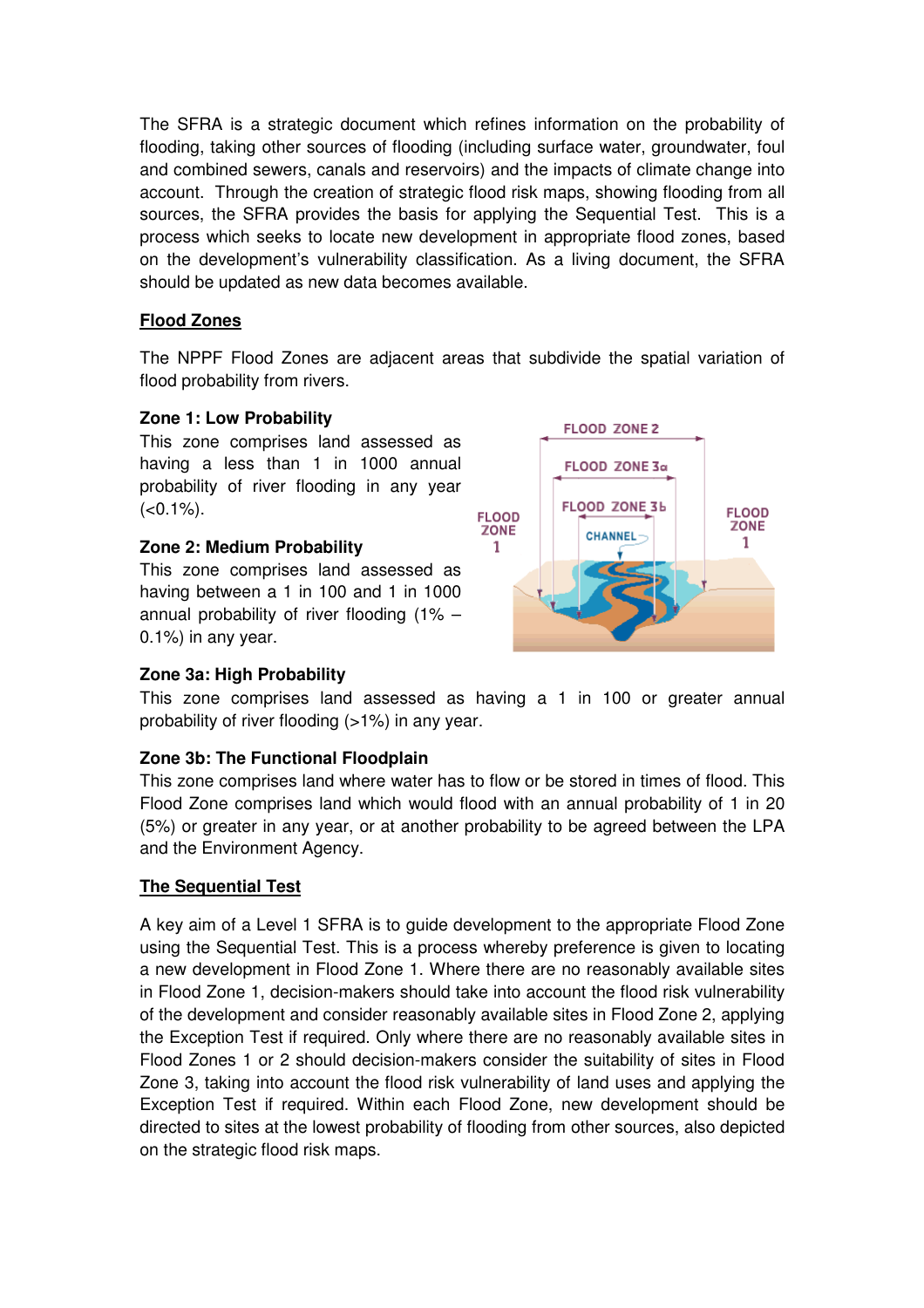The flood vulnerability of the development should be matched to the flood risk of the site, e.g. higher vulnerability uses should be located on parts of the site at lowest probability of flooding. The Sequential Test therefore demonstrates that there are no reasonably available sites, in areas with a lower probability of flooding that would be appropriate to the type of development or land use proposed. The table overleaf (Table 1 of the Technical Guidance to the NPPF) summarises the appropriate uses of each zone, as well as Flood Risk Assessment (FRA) requirements and Policy Aims for each.

The success of the SFRA is heavily dependent upon the Council's ability to carry out the Sequential Test and implement the recommendations put forward for future sustainable flood risk management. It is ultimately the responsibility of the Council to establish robust policies that will ensure future sustainability with respect to flood risk.

| <b>Zone 1 Low Probability</b>    |                                                                                                                                                                                                                                                                                                                                                                                                                                                    |  |  |  |  |  |
|----------------------------------|----------------------------------------------------------------------------------------------------------------------------------------------------------------------------------------------------------------------------------------------------------------------------------------------------------------------------------------------------------------------------------------------------------------------------------------------------|--|--|--|--|--|
| Appropriate<br><b>Uses</b>       | All uses of land are appropriate in this zone.                                                                                                                                                                                                                                                                                                                                                                                                     |  |  |  |  |  |
| <b>FRA</b><br>Requirements       | Sites comprising 1ha or above should have an FRA which<br>incorporates the vulnerability to flooding from rivers and other<br>sources and mitigates the potential to increase flood risk<br>elsewhere. This need only be brief unless the factors above or<br>other local considerations require particular attention.                                                                                                                             |  |  |  |  |  |
| <b>Policy Aims</b>               | Developers and LPAs should seek opportunities to reduce the<br>overall level of flood risk in the area and beyond, through the layout<br>and form of the development, and the appropriate application of<br>sustainable drainage techniques (SUDS).                                                                                                                                                                                                |  |  |  |  |  |
| <b>Zone 2 Medium Probability</b> |                                                                                                                                                                                                                                                                                                                                                                                                                                                    |  |  |  |  |  |
| Appropriate<br>Uses              | The water-compatible, less vulnerable and more vulnerable uses of<br>land and essential infrastructure are appropriate in this zone.<br>Subject to the Sequential Test being applied, the highly vulnerable<br>uses are only appropriate in this zone if the Exception Test is<br>passed.                                                                                                                                                          |  |  |  |  |  |
| <b>FRA</b><br>Requirements       | All development proposals in this zone should be accompanied by<br>an FRA.                                                                                                                                                                                                                                                                                                                                                                         |  |  |  |  |  |
| <b>Policy Aims</b>               | Policy Aims Developers and LPAs should seek opportunities to<br>reduce the level of flood risk through the layout and form of the<br>development and the application of SUDS.                                                                                                                                                                                                                                                                      |  |  |  |  |  |
| <b>Zone 3a High Probability</b>  |                                                                                                                                                                                                                                                                                                                                                                                                                                                    |  |  |  |  |  |
| Appropriate<br>Uses              | The water-compatible and less vulnerable uses of land are<br>appropriate in this zone. The highly vulnerable uses should not be<br>permitted in this zone. The more vulnerable and essential<br>infrastructure uses should only be permitted in this zone if the<br>Exception Test is passed. Essential infrastructure permitted in this<br>zone should be designed and constructed to remain operational<br>and safe for users in times of flood. |  |  |  |  |  |

**Flood Zones and Appropriate Uses (Table 1, NPPF Technical Guidance)**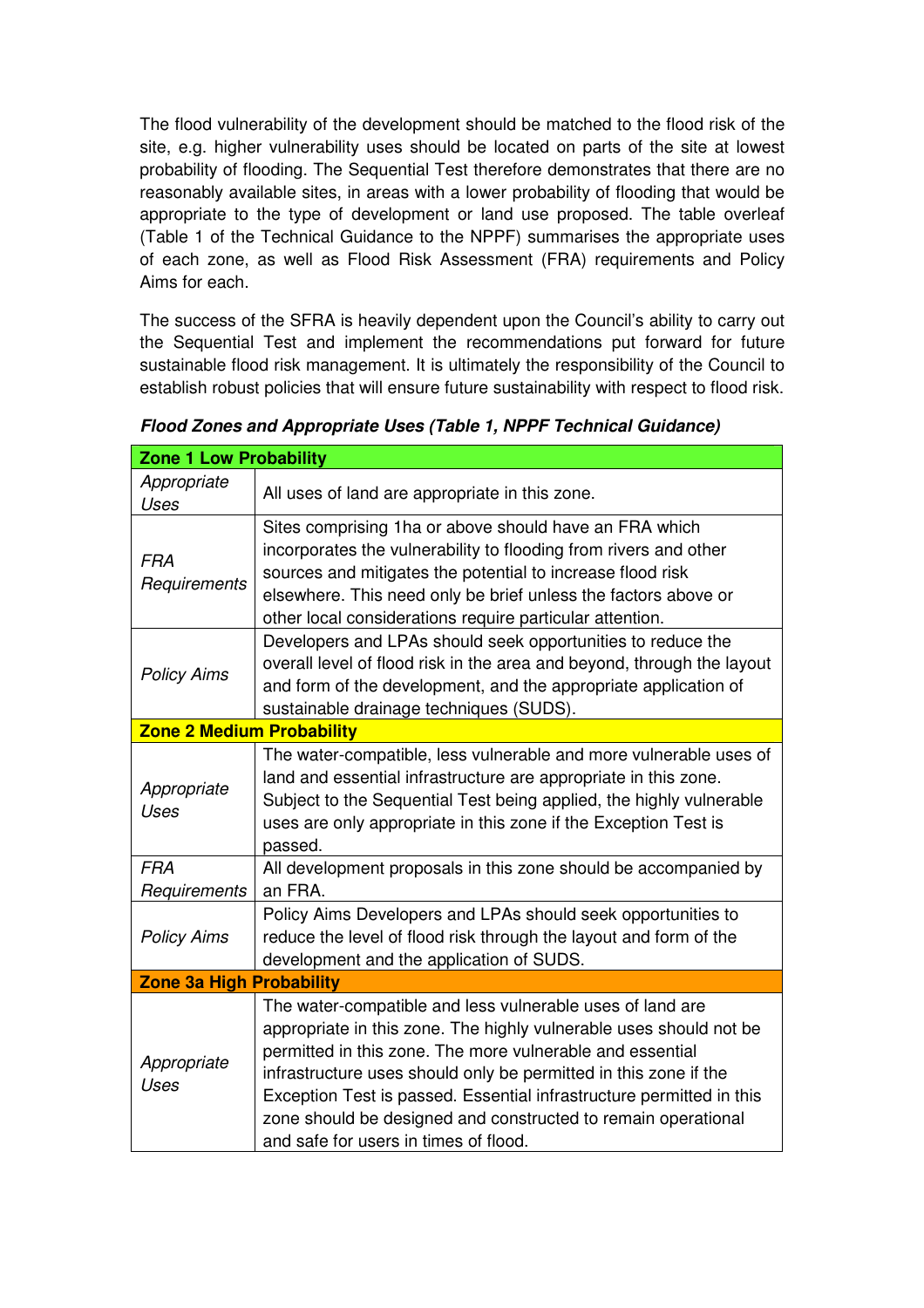| <b>FRA</b>                 | All development proposals in this zone should be accompanied by                                                                                                                                                                                                                                                                                                                                                                                                                     |  |  |  |  |  |
|----------------------------|-------------------------------------------------------------------------------------------------------------------------------------------------------------------------------------------------------------------------------------------------------------------------------------------------------------------------------------------------------------------------------------------------------------------------------------------------------------------------------------|--|--|--|--|--|
| Requirements               | an FRA.                                                                                                                                                                                                                                                                                                                                                                                                                                                                             |  |  |  |  |  |
| <b>Policy Aims</b>         | Developers and LPAs should seek opportunities to: reduce the<br>overall level of flood risk in the area through the layout and form of<br>the development and the appropriate application of SUDS; relocate<br>existing development to land in zones with a lower probability of<br>flooding; and create space for flooding to occur by restoring<br>functional floodplain and flood flow pathways and by identifying,<br>allocating and safeguarding open space for flood storage. |  |  |  |  |  |
|                            | <b>Zone 3b The Functional Floodplain</b>                                                                                                                                                                                                                                                                                                                                                                                                                                            |  |  |  |  |  |
| Appropriate<br>Uses        | Only the water-compatible uses and essential infrastructure should<br>be permitted in this zone. It should be designed and constructed to:<br>remain operational and safe for users in times of flood; result in no<br>net loss of floodplain storage; not impede water flows; and not<br>increase flood risk elsewhere. Essential infrastructure in this zone<br>should pass the Exception Test.                                                                                   |  |  |  |  |  |
| <b>FRA</b><br>Requirements | All development proposals in this zone should be accompanied by<br>an FRA.                                                                                                                                                                                                                                                                                                                                                                                                          |  |  |  |  |  |
| <b>Policy Aims</b>         | Developers and LPAs should seek opportunities to: reduce the<br>overall level of flood risk in the area through the layout and form of<br>the development and the appropriate application of SUDS; and<br>relocate existing development to land with a lower probability of<br>flooding.                                                                                                                                                                                            |  |  |  |  |  |

# **Flood Risk Vulnerability Classification (Table 2, NPPF Technical Guidance)**

| Essential<br>Infrastructure | Essential transport infrastructure (including mass evacuation<br>routes) which has to cross the area at risk, and strategic utility<br>infrastructure, including electricity generating power stations and<br>grid and primary substations.                                                                                                                                                                  |  |  |  |  |  |  |
|-----------------------------|--------------------------------------------------------------------------------------------------------------------------------------------------------------------------------------------------------------------------------------------------------------------------------------------------------------------------------------------------------------------------------------------------------------|--|--|--|--|--|--|
| Highly<br>Vulnerable        | Police stations, Ambulance stations and Fire<br>stations.<br>$\bullet$<br>Command Centres and telecommunications installations<br>required to be operational during flooding<br>Emergency dispersal points<br>$\bullet$<br><b>Basement dwellings</b><br>$\bullet$<br>Caravans, mobile homes and park homes intended for<br>permanent residential use<br>Installations requiring hazardous substances consent |  |  |  |  |  |  |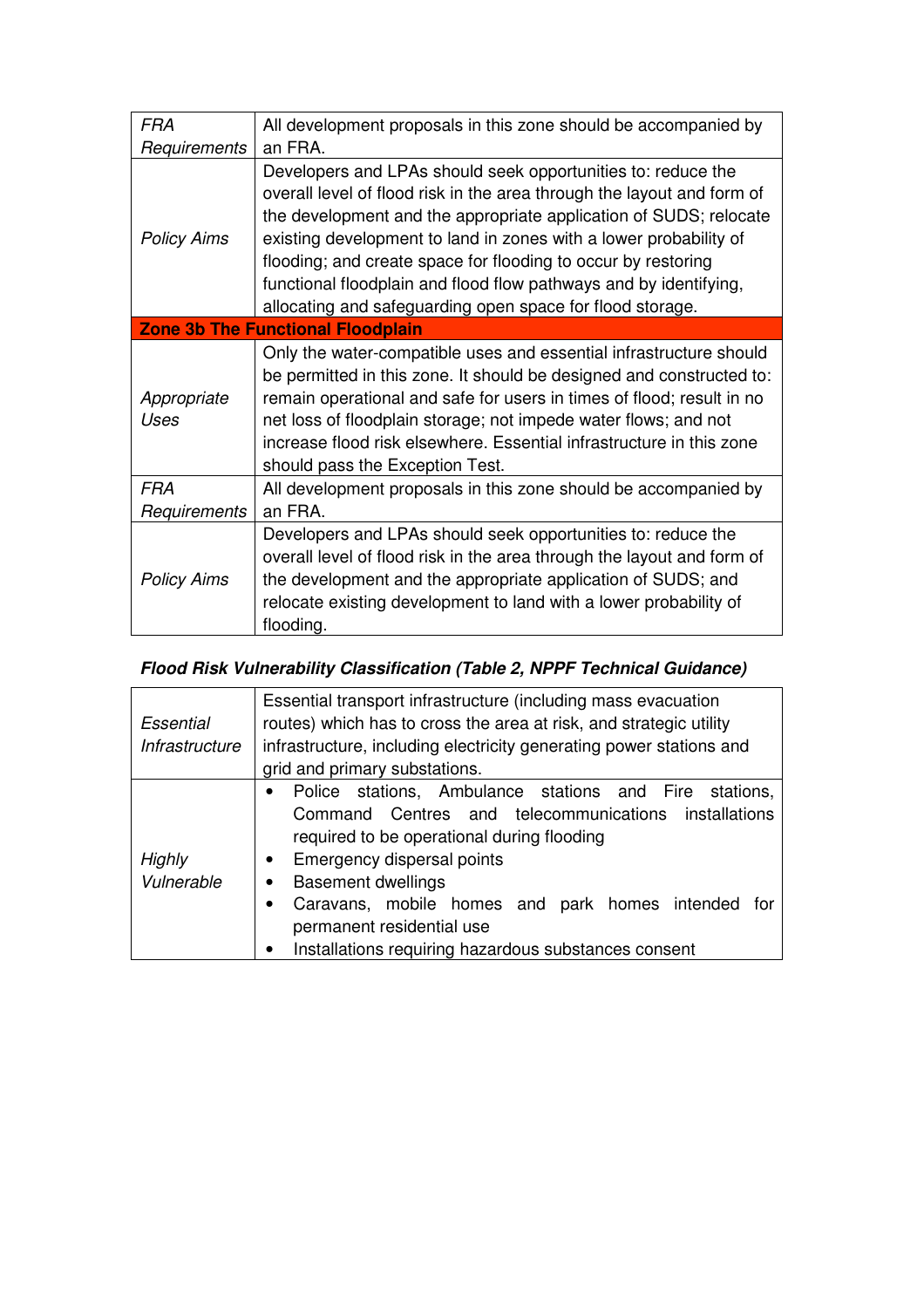| More<br>Vulnerable                  | Hospitals<br>Residential institutions such as residential care<br>homes,<br>children's homes, social services homes, prisons and hostels<br>Buildings used for: dwelling houses; student halls of residence;<br>٠<br>drinking establishments; nightclubs; and hotels<br>Non-residential uses for health services,<br>nurseries and<br>$\bullet$<br>educational establishments                                                                                                                                                                                                                                                                                                                                                                                                                                                                                                                                |
|-------------------------------------|--------------------------------------------------------------------------------------------------------------------------------------------------------------------------------------------------------------------------------------------------------------------------------------------------------------------------------------------------------------------------------------------------------------------------------------------------------------------------------------------------------------------------------------------------------------------------------------------------------------------------------------------------------------------------------------------------------------------------------------------------------------------------------------------------------------------------------------------------------------------------------------------------------------|
|                                     | Landfill and sites used for waste management facilities for<br>hazardous waste<br>Sites used for holiday or short-let caravans and camping,<br>subject to a specific warning and evacuation plan                                                                                                                                                                                                                                                                                                                                                                                                                                                                                                                                                                                                                                                                                                             |
| Less<br>Vulnerable                  | Buildings used for: shops; financial, professional and other<br>services; restaurants and cafes; hot food takeaways; offices;<br>general industry; storage and distribution; non-residential<br>institutions not included in 'more vulnerable'; and assembly and<br>leisure<br>Land and buildings used for agriculture and forestry<br>Waste treatment (except landfill and hazardous waste facilities)<br>٠<br>Minerals working and processing (except for sand and gravel<br>$\bullet$<br>working)<br>Water treatment plants<br>Sewage treatment plants (if adequate pollution<br>control<br>$\bullet$<br>measures are in place)                                                                                                                                                                                                                                                                           |
| Water-<br>compatible<br>Development | Flood control infrastructure<br>Water transmission infrastructure and pumping stations<br>$\bullet$<br>Sewage transmission infrastructure and pumping stations<br>٠<br>Sand and gravel workings<br>Docks, marinas and wharves<br>$\bullet$<br><b>Navigation facilities</b><br><b>MOD</b> defence installations<br>Ship<br>building,<br>dismantling,<br>dockside<br>repairing<br>fish<br>and<br>processing and refrigeration and compatible activities requiring<br>a waterside location<br>Water-based recreation (excluding sleeping accommodation)<br>Lifeguard and coastguard stations<br>Amenity open space, nature conservation and biodiversity,<br>outdoor sports and recreation and essential facilities such as<br>changing rooms<br>Essential ancillary sleeping or residential accommodation for<br>staff required by uses in this category, subject to a specific<br>warning and evacuation plan |

A summary table showing the Flood Risk Vulnerability Classifications that are and are not appropriate in each Flood Zone, as well as areas where the Exception Test needs to be passed in order for the development to go ahead, is shown in the table below (Table 3 of the Technical Guidance to the NPPF).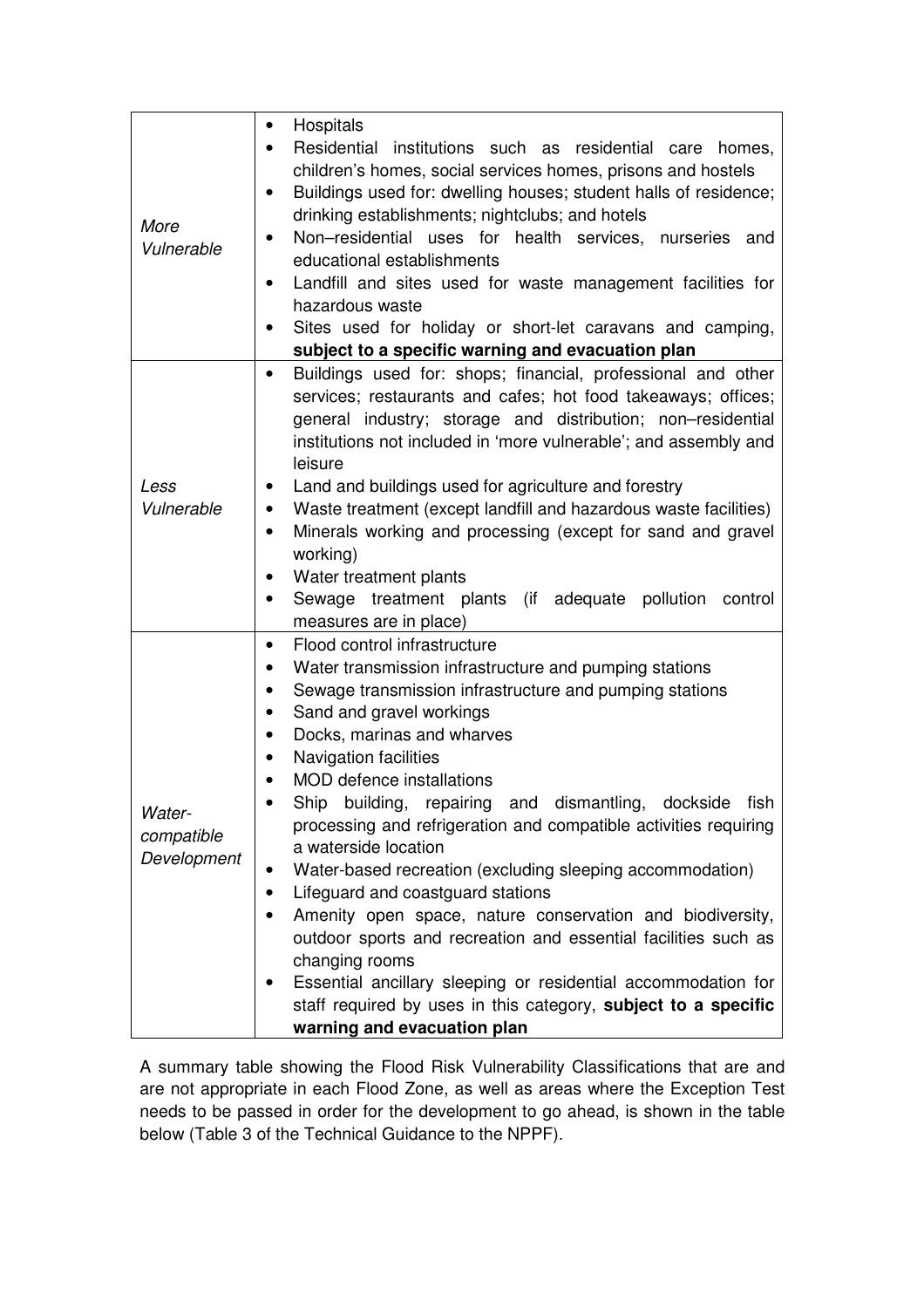# **Flood Risk Vulnerability and Flood Zone 'Compatibility' (Table 3, NPPF Technical Guidance)**

| <b>Flood risk</b><br>vulnerability<br>classification<br>(see table 2) |                                     | <b>Essential</b><br>infrastructure | Water<br>compatible | <b>Highly</b><br>vulnerable   | <b>More</b><br>vulnerable     | Less<br>vulnerable |
|-----------------------------------------------------------------------|-------------------------------------|------------------------------------|---------------------|-------------------------------|-------------------------------|--------------------|
| zone (see table 1)<br>Flood                                           | Zone 1                              |                                    |                     |                               |                               |                    |
|                                                                       | Zone 2                              |                                    |                     | Exception<br>Test<br>required |                               |                    |
|                                                                       | Zone 3a                             | Exception<br><b>Test required</b>  |                     | ×                             | Exception<br>Test<br>required |                    |
|                                                                       | Zone 3b<br>functional<br>floodplain | Exception<br><b>Test required</b>  |                     | ×                             | ×                             | ×                  |

Kev:  $\checkmark$  Development is appropriate.

× Development should not be permitted.

#### Notes to table 3:

This table does not show:

- a. the application of the Sequential Test which quides development to Flood Zone 1 first, then Zone 2, and then Zone 3;
- b. flood risk assessment requirements; or
- c. the policy aims for each flood zone.

# **Climate Change and SUDS**

In line with the NPPF requirements, climate change has been taken into account in this SFRA. A series of Flood Zone maps have been produced, showing how climate change might affect Flood Zones over a period of 50-100 years. It is recognised that the larger flood flows resulting from climate change are more likely to impact wide, flat floodplains. In these areas, the LPA might wish to use the climate change maps to carry out the Sequential Test, in order to ensure a long-term risk-based approach has been adopted in planning.

The NPPF requires that LPAs should promote SUDS, the various approaches that can be used to manage surface water drainage in ways that mimic the natural environment. This is considered an essential element of reducing future flood risk to both the site and its surroundings. Indeed, reducing the rate of discharge from urban sites is one of the most effective ways of reducing and managing flood risk. LPAs should, therefore, ensure policies encourage sustainable drainage practices in their LDDs.